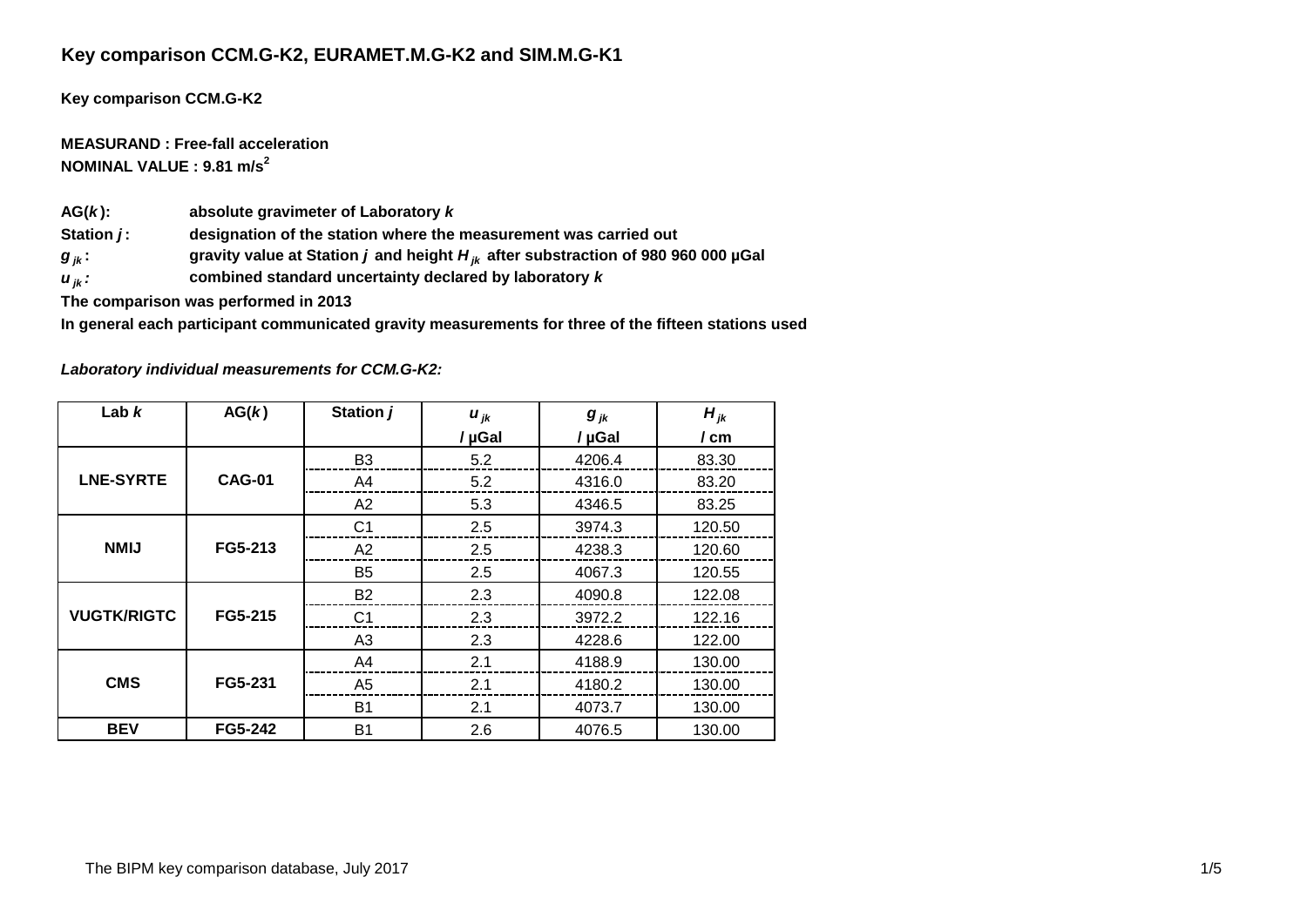# **Key comparison CCM.G-K2, EURAMET.M.G-K2 and SIM.M.G-K1**

*Laboratory individual measurements for CCM.G-K2 (continued):*

| Lab $k$      | AG(k)           | Station j      | $u_{jk}$ | $g_{jk}$ | $H_{ik}$ |
|--------------|-----------------|----------------|----------|----------|----------|
|              |                 |                | / µGal   | / µGal   | / cm     |
|              |                 | <b>B4</b>      | 2.0      | 4061.1   | 130.00   |
| <b>KRISS</b> | <b>FG5X-104</b> | C <sub>3</sub> | 2.0      | 3946.5   | 130.00   |
|              |                 | A <sub>5</sub> | 2.0      | 4182.9   | 130.00   |
|              |                 | A <sub>3</sub> | 2.1      | 4204.2   | 130.00   |
| <b>METAS</b> | <b>FG5X-209</b> | B <sub>3</sub> | 2.1      | 4066.2   | 130.00   |
|              |                 | C <sub>3</sub> | 2.1      | 3946.2   | 130.00   |
|              |                 | A2             | 2.3      | 4226.6   | 126.40   |
| <b>FGI</b>   | FG5X-221        | <b>B2</b>      | 2.3      | 4082.1   | 126.30   |
|              |                 | C <sub>2</sub> | 2.3      | 3958.7   | 126.20   |
|              |                 | B <sub>5</sub> | 5.2      | 4256.1   | 47.09    |
| <b>INRIM</b> | IMGC-02         | C <sub>2</sub> | 5.2      | 4168.3   | 48.22    |
|              |                 | C <sub>3</sub> | 5.2      | 4171.3   | 48.05    |
|              |                 | A <sub>3</sub> | 5.1      | 4273.9   | 103.80   |
| <b>NIM</b>   | NIM-3A          | C <sub>2</sub> | 4.8      | 4017.7   | 103.80   |
|              |                 | B <sub>5</sub> | 5.1      | 4120.6   | 103.80   |

### **EURAMET.M.G-K2**

*Raw measurements from Absolute Gravimeters reported by the participants in EURAMET.M.G-K2 are given in Table 4 on page 8 of the Final Report.*

**The comparison was performed in 2015.**

**SIM.M.G-K1**

*Raw measurements from Absolute Gravimeters reported by the participants in SIM.M.G-K1 are given in Table 5 on pp. 7-8 Final Report.*

**The comparison was performed in 2016.**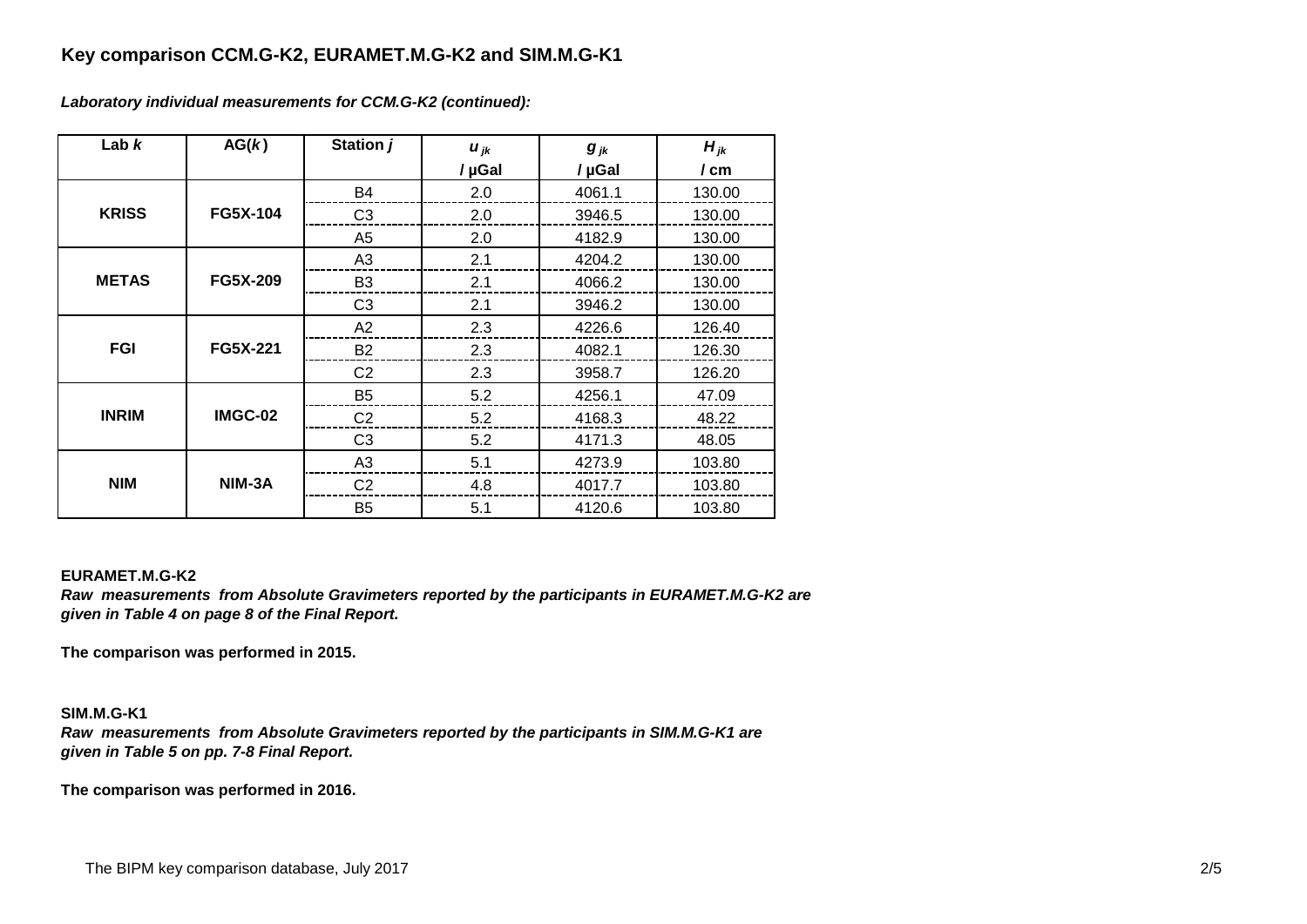### **Key comparison CCM.G-K2, EURAMET.M.G-K2 and SIM.M.G-K1**

**MEASURAND : Free-fall acceleration NOMINAL VALUE : 9.81 m/s<sup>2</sup>**

A weighted least-square adjustement is applied to the set of measurements by absolute gravimeters  $AG(k)$  at Stations  $j, g_{ik}$ , with standard uncertainty  $\bm{u}_{j\bm{k}},$  in order to evaluate the gravity value  $\bm{G}_j$  at each Station  $\bm{j},$  as well as the offset  $\bm{D}_{\bm{k}}$  for absolute gravimeter AG( $\bm{k}$ ), as explained in **Section 6.2 "Second and final solution" of the Final Report.**

 $G_j$  is the key comparison reference value for Station  $j$ . Its associated expanded uncertainty (at a 95 % level of confidence) is denoted  $\bm{U}_j$ .

*G <sup>j</sup>*  **values are given after substraction of 980 960 000 µGal.**

**The key comparison reference values are defined at the reference height of 1.30 m.**

**The degree of equivalence of absolute gravimeter AG(***k* **) is given by a pair of terms:** *D <sup>k</sup>*  **and** *U <sup>k</sup>* **, its expanded uncertainty at a 95 % level of confidence, both expressed in µGal.**

| <b>Station j</b> | $G_i$  | $\boldsymbol{U}_i$ |
|------------------|--------|--------------------|
|                  | / µGal | / µGal             |
| A1               | 4228.4 | 3.9                |
| A2               | 4216.5 | 3.3                |
| A3               | 4206.3 | 2.9                |
| A4               | 4189.7 | 2.6                |
| A5               | 4183.1 | 3.2                |
| <b>B1</b>        | 4076.7 | 3.4                |
| Β2               | 4072.0 | 2.8                |
| B3               | 4068.4 | 3.2                |
| Β4               | 4062.6 | 3.5                |
| B5               | 4049.2 | 3.0                |
| C <sub>1</sub>   | 3951.9 | 2.9                |
| C <sub>2</sub>   | 3945.0 | 3.7                |
| C <sub>3</sub>   | 3948.0 | 2.8                |
| C <sub>4</sub>   | 3946.1 | 3.6                |
| C <sub>5</sub>   | 3942.5 | 3.3                |

#### **Linking EURAMET.M.G-K2 to CCM.G-K2**

*The linkage of EURAMET.M.G-K2 comparison results to CCM.G-K2 comparison results are made by means of four laboratory absolute gravimeters that have been used in both comparisons, and linking process is described in the EURAMET.M.G-K2 Final Report.*

#### **Linking SIM.M.G-K1 to CCM.G-K2**

*SIM.M.G-K1 was linked to CCM.G-K2 using the FG5X-216 gravimeter through EURAMET.M.G-K2.*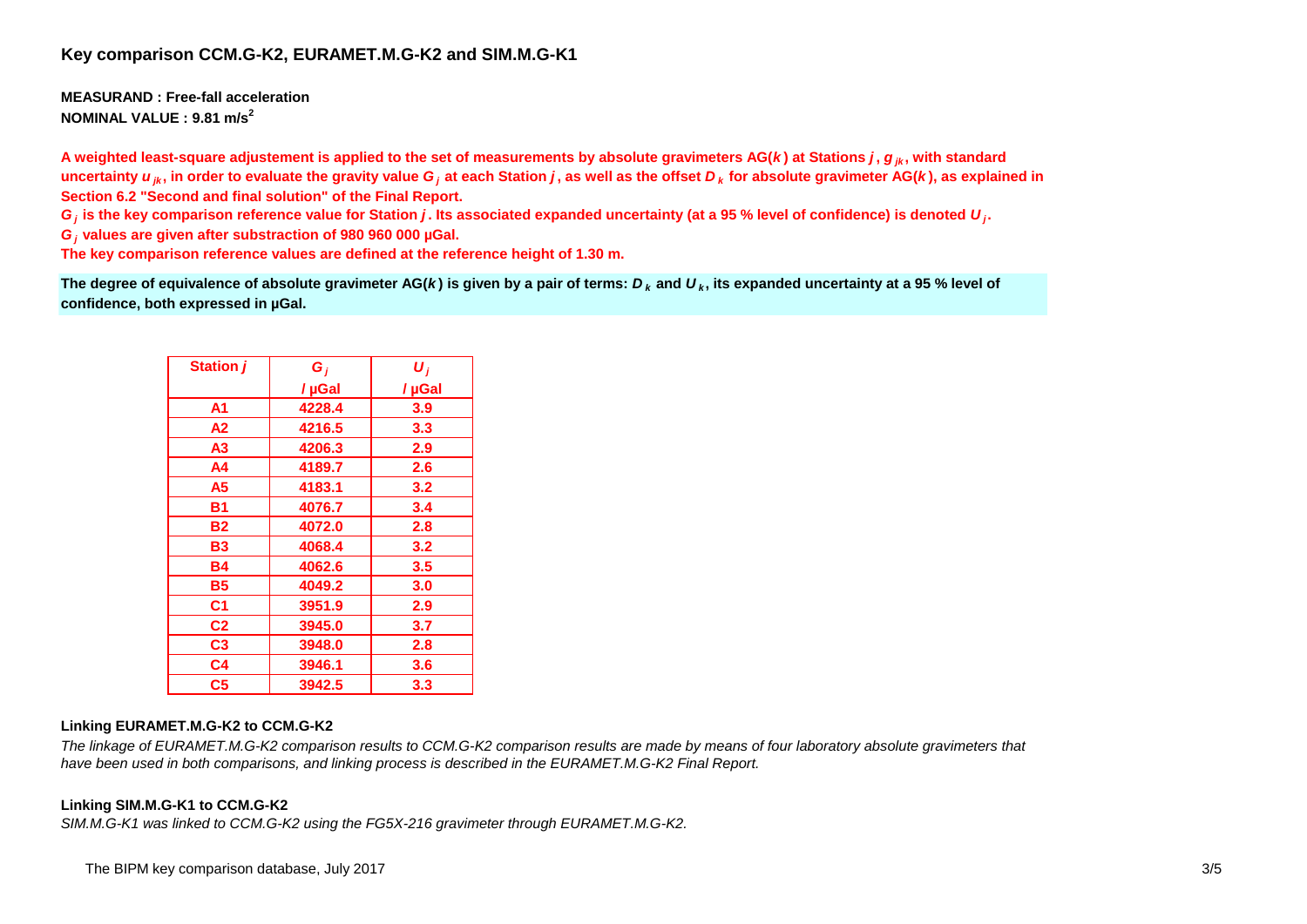### **CCM.G-K2 and EURAMET.M.G-K2**

## **MEASURAND : Free-fall acceleration NOMINAL VALUE : 9.81 m/s<sup>2</sup>**

| Lab $k / AG(k)$              | $D_k$<br>/ µGal | $\boldsymbol{U}_k$<br>/ µGal |
|------------------------------|-----------------|------------------------------|
| <b>LNE-SYRTE / CAG-01</b>    | 6.2             | 11.1                         |
| <b>NMIJ / FG5-213</b>        | $-3.7$          | 5.9                          |
| <b>VUGTK/RIGTC / FG5-215</b> | 0.4             | 5.4                          |
| <b>CMS/FG5-231</b>           | $-1.3$          | 5.2                          |
| <b>BEV / FG5-242</b>         | 1.7             | 6.2                          |
| <b>KRISS / FG5X-104</b>      | $-0.4$          | 5.1                          |
| <b>METAS / FG5X-209</b>      | $-1.4$          | 5.1                          |
| <b>FGI / FG5X-221</b>        | 1.5             | 5.7                          |
| <b>INRIM / IMGC-02</b>       | $-1.4$          | 11.1                         |
| NIM / NIM-3A                 | 1.5             | 10.6                         |
| <b>VUGTK/RIGTC / FG5-215</b> | 3.89            | 5.80                         |
| <b>FGI / FG5X-221</b>        | $-2.14$         | 5.72                         |
| <b>INRIM / IMGC-02</b>       | 15.11           | 16.98                        |
| <b>LGUL / FG5X-216</b>       | $-1.38$         | 5.40                         |
| <b>CENAM / FG5X-252</b>      | 1.79            | 3.71                         |
| <b>LGUL / FG5X-216</b>       | $-0.40$         | 3.82                         |
| <b>NIST / FG5-204</b>        | 2.14            | 3.54                         |
| <b>NRC / FG5-105</b>         | $-0.85$         | 3.55                         |

**Degrees of equivalence of absolute gravimeter AG(k),** *Dk* **and** *U <sup>k</sup>*  **(95 % level of confidence), expressed in µGa**

**In red participants in SIM.M.G-K1** 

### **In blue participants in EURAMET.M.G-K2**

**In green participants in SIM.M.G-K1**